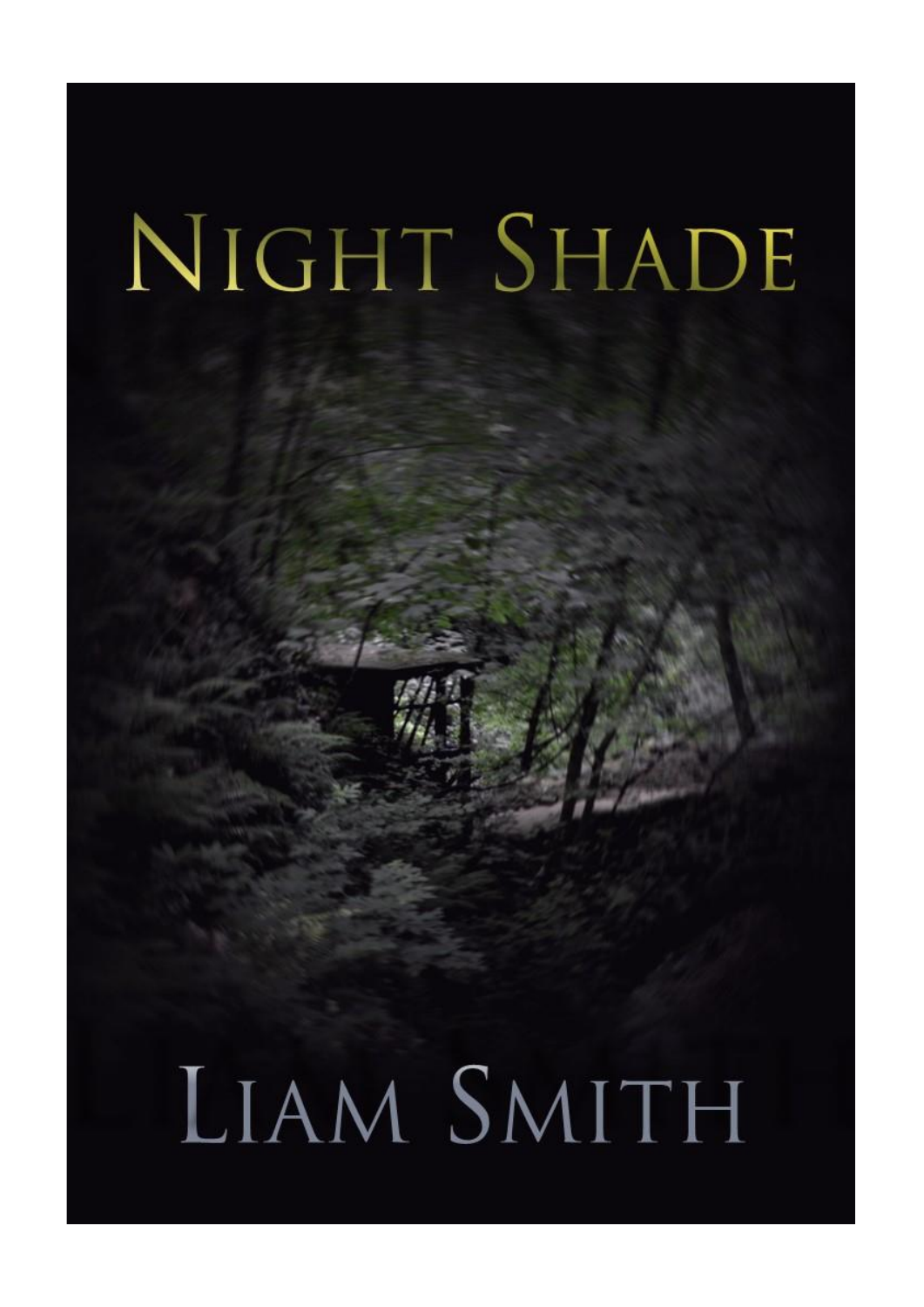### Night Shade

I sat down nervously at the wooden table. The old woman offered me food; something that was cooking over an open fire in a large pot, a gumbo or jambalaya perhaps. I noticed half a Farfetch'd carcass resting on a board next to the fire, and declined.

The hut was small, claustrophobic. The air was thick and hot, made hotter still by the small fire over which the cauldron sat. There were gaps in the slats between the boards of the floor, and I could see through to the swamp beneath. A thin wind rippled the pregnant water, stiff with reeds and lily pads. Tiny insects buzzed in the air, and the setting sun illuminated the silhouettes of wings flickering in the trees.

The woman busied herself at the pot. I wondered when she would attend to me, to the purpose for which I came to her. I watched her stir at the stew inside the pot, before picking up the carcass and shredding the meat from it. I looked around the cabin. There were many jars and containers, glass and clay, collected on a multitude of shelves. Some of them contained things I recognised – no, parts of things I recognised. Eyes, scales, tails. A Marowak skull rested on one high ledge.

I looked around when I caught movement out of the corner of my eye. The woman was unlidding a small crate. With both hands she hauled out a Paras. Its claws clacked and its eyes rolled to look up at her, but she pointed it away from her body, avoiding the pincers. She placed it on the table and I almost cried out for the creature, images of the gumbo flashing in my mind's eye. But the woman simply held down its clicking form and eased one of the mushrooms from its back. The Paras gave no sign of any pain, just continued to tap its claws impotently. A moment later and it was returned to its crate, and the mushroom removed to the cauldron.

I wanted her to stop cooking and help me. I'd met her yesterday at the bayou market; an Abra squatted down by her feet, a pack of cards on the table in front of her. I'd passed her stall thrice before picking up the courage to approach and, when I had, we'd barely spoken. She'd taken my hand and traced a brown finger over the lines in my palm. As she did so, I'd noticed the Abra open its eyes.

She'd told me the time and the place. And now here I was, perspiring in the muggy shack whilst the old woman cooked her dinner.

'Patience you, girl,' she said.

I looked back at her. Was I so obvious?

'Yes. I'm sorry.'

She placed a lid on the cauldron and shuffled across the creaking floor to sit opposite me. The dim light deepened the lines in her dark face, and I noticed that the necklace hanging into the folds of her dress seemed to be made from string and teeth.

'I can help you, child,' she said.

Well I should hope so. I didn't come out here for nothing.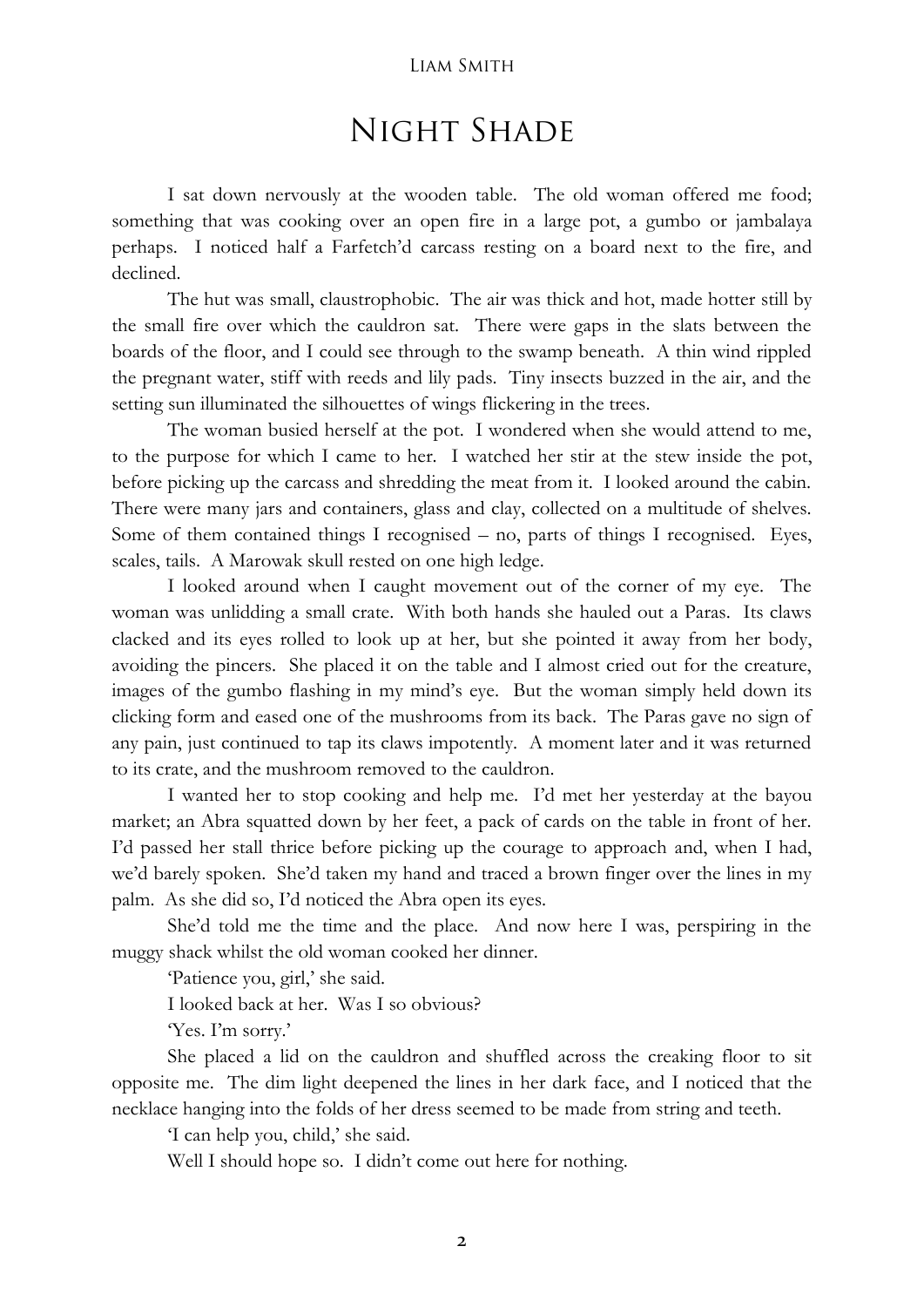'Please,' I whispered.

She rested her chin on her ebony hands.

'We will need the other,' she murmured.

'The other?'

'You met him yesterday. You must wake him, in order that he may help you.'

I was confused. I'd met no one else at the market.

'Where is he?'

She smiled, creasing the carved mahogany of her face.

'You must dig.'

My hand dropped instinctively to the balls on my belt. She shook her head.

'*You* must dig.'

She heaved to her feet and crossed to the window, beckoning me. I joined her, and her finger rose to point through the hanging trees.

'Take the boat. Row through the trees – follow the skulls.' I stared across the water to where her finger was directed, and saw a Marowak skull set into the hollow of a tree trunk – a twin to the one I'd seen minutes before on the shelf.

Inside, my heart sank. I was being led on. The old woman was inventing some fool's errand for me to fail at – she couldn't help me.

'I know what haunts you, child. This must be done.'

Again, it was like she'd read my mind. Or perhaps I was reaching the end of my tether, and it was beginning to show.

'And then what?' I asked.

She opened a box on a low shelf, and shuffled the pack of cards inside. She picked one without turning any over.

'Dig when you find this one,' she said, holding up the card. *The Hermit*. She led me out the door and down a few wooden steps to where a small row boat was tied to a root. I stepped into it gingerly and it rocked beneath my feet, splashing in the swampy water. I made to untie the boat, but the rope was already coiled in the floor of the little vessel. I hadn't seen her untie it. The boat was already starting to drift, and I scrabbled for the oars. When I looked up the woman had vanished.

I slipped the oars into the turgid water and began to pull myself though the swamp, cutting through the surface layer of weeds and lilies, aiming for the tree in which the first skull rested. It took several heaves of the old oars before I found a rhythm, but once I did I was soon bobbing beneath the old bone. I looked around for the next skull and, following the gaze of the empty sockets above me, spied the marker in the distance, propped in the crook of two intersecting branches.

By the time I reached the third skull the sunlight was waning and my arms were aching. The air was like soup and sweat slid freely down my back. The last skull had guided me down a thin, meandering waterway – I'd lost my sense of direction, and the dark mass of the old woman's shack was lost behind layers of foliage. The oars and the little boat creaked like joints as I rowed, and there were other sounds too – the chatter of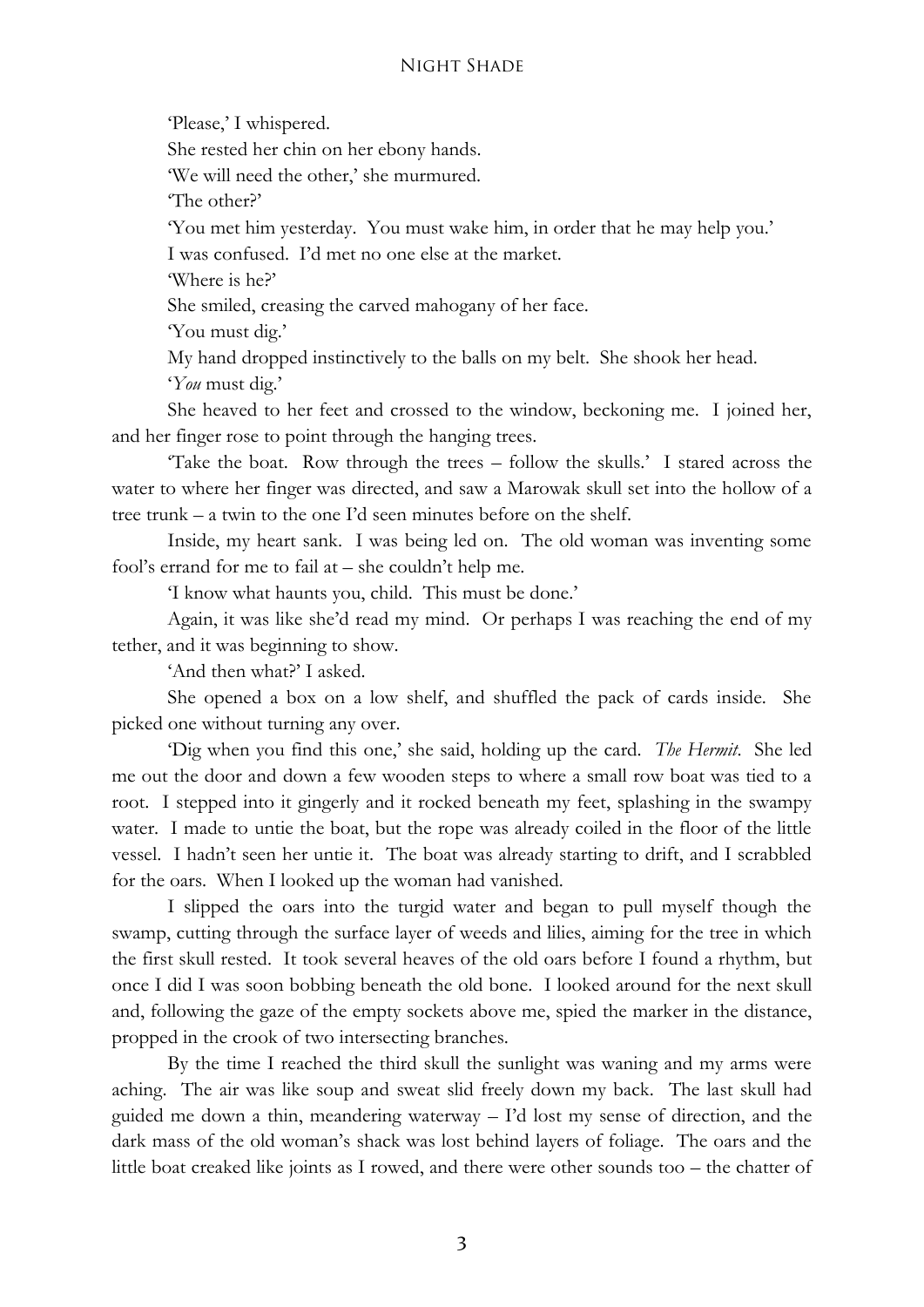night time activity, the occasional hunting call – the sound of things coming out after dark. I rowed faster. I wanted to get this done.

The waterway led onwards beneath low hanging trees, and I had to slow down and duck beneath a bunch of hanging Kakuna. When I looked back up I saw a land mass emerging ahead. A small wooden jetty thrust out into the water, and a boardwalk led up to a lychgate. The little roof of the gate was decorated with a final Marowak skull. I let the boat drift towards the jetty – not a breeze or current disturbed its path. I secured it to a post with the damp rope and clambered out, my legs unsteady for a moment on the unyielding ground. I took a deep breath of the humid air and approached the gate. Its stone walls had fallen into mild disrepair, but the hollows opened by missing bricks had been plugged with more bones – nothing so large as those I'd been following, but smaller skulls, of Pidgey perhaps, or Raticate. A thin white mist hung in the air and I flinched when the unoiled hinges of the gate scraped and screeched open. A spade rested against the stonework. I took it in both hands and entered the graveyard.

The headstones were arranged in no order I could discern: they were just a mob. I remembered the card the old woman had shown me, the image of the hermit drawn on in flat time-faded colours. I had to search for him here. A bird-call cracked the air behind me and I jumped, hands tightening round the spade. I shivered involuntarily and assessed the area.

The cemetery appeared to be circular. The crowd of gravestones was split down the middle by a dirt path  $-$  it seemed to be the only one, so I took it. The stones were many shapes and sizes – traditional square memorials were most common, but there were also arched graves and even some cross shapes. I saw a couple of sculpted domes and touched the balls on my belt – it seemed strange to see their likeness cast in funereal rock when their usual purpose was the containment of life.

At the centre of the cemetery the path widened into a circle, the dirt flattened over time by feet, paws and claws. I considered stopping and turning, but felt that it would be too easy to lose myself here. I kept going. The night was quiet and I realised that I was treading softly, as if to escape notice. Noises were dull here in the centre – no night squawks, no shuffle of movement, no rustle of trees.

I arrived at the far side of the graveyard. There was no gate here. It seemed the one through which I had entered was the only passage into this place. I realised now that I would have to walk amongst the graves in order to find my hermit. My clothes were damp but if anything the night was growing cooler – the beginnings of a nervous sweat. I rested the spade on my shoulder and began to tread a circular route inside the wall. When I passed over the dividing path again, I assumed I'd walked a full circle. When I'd crossed it twice more, I admitted to myself that the lychgate was gone.

I found my hermit after what seemed like hours. A Cubone statue, carved out of pale stone, stood on low pedestal. It matched the image on the card the woman had shown me. The earth before it seemed darker, as if the grave it marked had been freshly dug, and a soft poke of my spade confirmed this notion.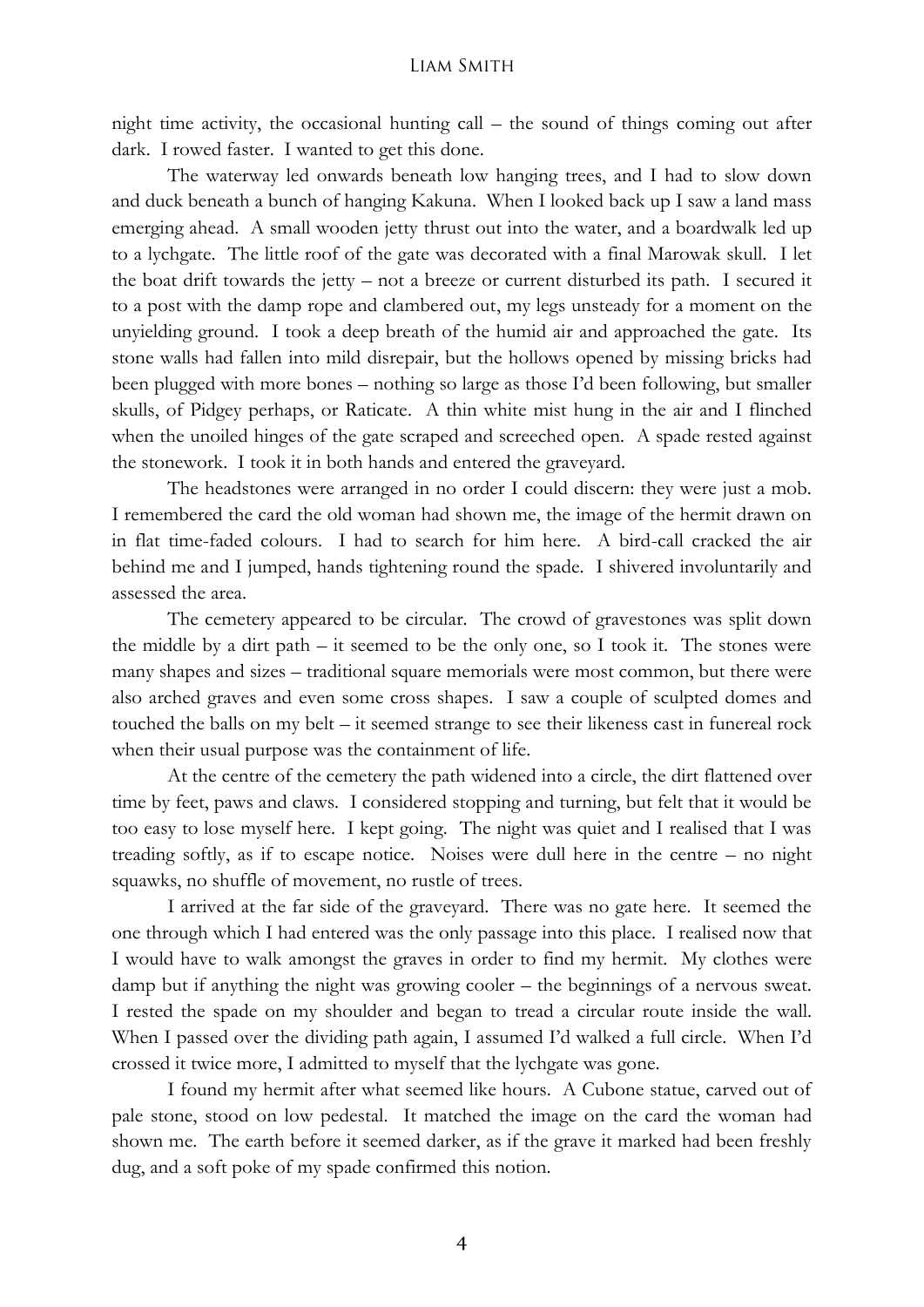'*Dig*', the woman had said. So I did.

The earth was loose and I shifted it easily, though the rough wood of the spade handle chafed my hands. The heap of soil grew larger as the hole grew deeper. It smelled faintly of iron. Of course I wondered what was buried here – surely not a corpse? All too soon my spade point thunked against something solid and I paused, my breathing heavy from the exertion. I dropped to my knees and used the spade to scrape away the soil from the buried surface. I dusted the last of the dirt away with my hands. I'd uncovered a coffin.

It was over two feet long, wooden and black. It was not straight in the manner of a contemporary casket, but tapered towards the head and foot in rough imitation of a human form. I felt I must remove it from its grave and upon doing so I found it light, as if empty, though my heart told me it was not. Keeping it flat, I placed it beside its headstone.

They say that prying killed the Persian. I figured that in this case, it was already dead. I ran my hand along the seam between coffin and lid, feeling for hinges. I dug my nails into the join and cracked the box open wide.

The Abra. It lay on its back, hands crossed over its golden chest. I stared at it for a while, unsure whether to replace the lid or not. The inside of the coffin was lined with white shards – it took a moment for me to realise they were shreds of paper. It took me another to recognise that small bones were mixed in too. It was breathing slowly, chest swelling in and out. It looked like the light was catching it as it moved, creating ripples on its skin, but I knew there was no light. Then its eyes opened.

They were all white. I couldn't see a pupil or an iris, just white slivers. I grew conscious, too, of a tension in the air, an electricity of sorts. I watched as the pile of earth beside the open grave began to fall down, into the hole in the earth. It began like a mudslide does in the mountains, as trickle at the top before sliding, pushed by some unseen force, back into the hole. The Abra's eyes closed again.

I closed the lid of the coffin. I could tell it was awake, and I felt irrationally as if it were watching me: sensing my movements and thoughts. I picked up the casket carefully and carried it through the maze of gravestones to the central path. I reached the gate and passed beneath it – the skulls in the walls held no fear for me. Once outside the boundaries of the cemetery I paused – it was dark out here, and I realised how late the hour must be. It crossed my mind that it hadn't been so dark in the graveyard, as if there had been some kind of inherent illumination in there. I dismissed these thoughts. Sometimes it is best not to question.

The sounds of the swamp at night were noisy now, the night not as still as it had been amongst the gravestones. The darkness was deep, and I had to tread carefully back down the boardwalk for fear of tripping and falling. I clambered into the boat, using my hands rather than my eyes to guide me. I pushed off and aimed for a hanging mass I took to be the Kakuna nest. Where was the moon tonight? I'd never needed it more. The boat creaked in the water, and I became aware of a light building behind me. I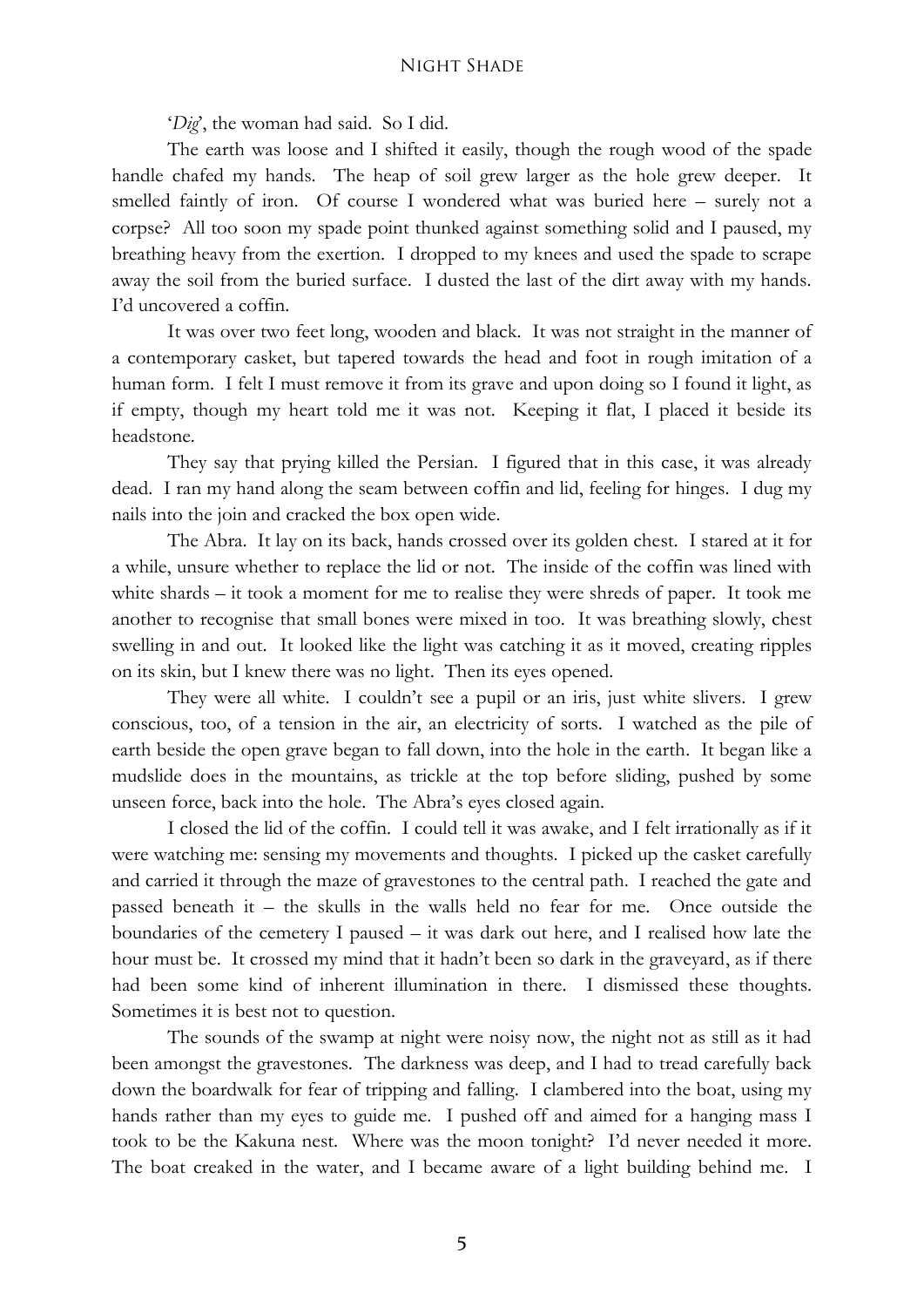looked back over my shoulder and saw the coffin was open; the radiance was coming from within, white with a purple tint to it. As I watched, the Abra began to rise. At first it seemed to be simply sitting up, unfurling from the coffin with its arms crossed over its chest, but when I saw its small golden feet float above the casket lining I realised that it was levitating. The light it generated was not a concentrated incandescence, like the sun or a candle flame, but more an ambient unveiling of the darkness around it. The Abra hovered perhaps a foot above the floor of the boat, a lantern to guide me, its soft violet glow providing ample light to see by. So it was that I returned to the old woman's shack.

The door stood slightly ajar and, since I had no hands free to knock, I nosed it open with my foot. I didn't know where to place the coffin, so I kept hold of it. The Abra had drifted in ahead of me. It had moved with a curious gait – half waddling, half floating – up to the hut whilst I secured the rowboat. Now it crouched beside the old woman. She seemed older than she had when I'd left just a little while ago – how long exactly? How long had I been gone? – though I guess the waxing night could simply have deepened the shadows in her face. I waited inside the door whilst she carried a plate to the table. There was some kind of cake on the plate: it looked like fruit cake, though in the dark it was hard to tell. The old woman sat down heavily on her creaking chair and started to break pieces from the cake, passing them down to the Abra. It took them in both hands and nibbled quickly, munching through several handfuls in under a minute. The woman looked up at me.

'Leave that outside.' She pointed at the coffin in my hands. I nodded, placing it outside the door of the shack. When I re-entered she beckoned me to a seat opposite her. I noticed there were two thick white candles at either end of the table, a pack of cards between them. Face down, I could see only the back of the topmost card. It was faded blue, with a red and white globe at its centre. The woman began to shuffle the cards with practiced ease, not quickly, but steadily, never bumping the cards into one another but rustling them together smoothly like leaves. She proffered them to me and, as soon as my hand touched them, I became aware of the Abra. I could see its face over the table and I felt sure that, as in the graveyard, it was watching me with some deeper vision. Some other sense.

I shuffled the cards clumsily for perhaps a minute before returning them to the woman's brown fingers. She squared the pack and placed it to her left. I watched, intrigued. She dealt slowly, card by card, placing each one down on the wooden table with its face up. She arranged five cards into a cross shape, and it reminded me of the headstones in the graveyard I'd explored that very night. The sixth and final card she placed to the right of the cross.

I didn't speak. The shack was very quiet – I knew I should have been able to hear the sounds of scurrying or squirming from the crates on the floor, or the odd pop or crack from the waning embers of the fire, but there was nothing. Even the sounds of the swamp were dulled, as if upon entering the hut they were absorbed into the heavy air, which seemed charged, like static before a storm. I could smell something beneath the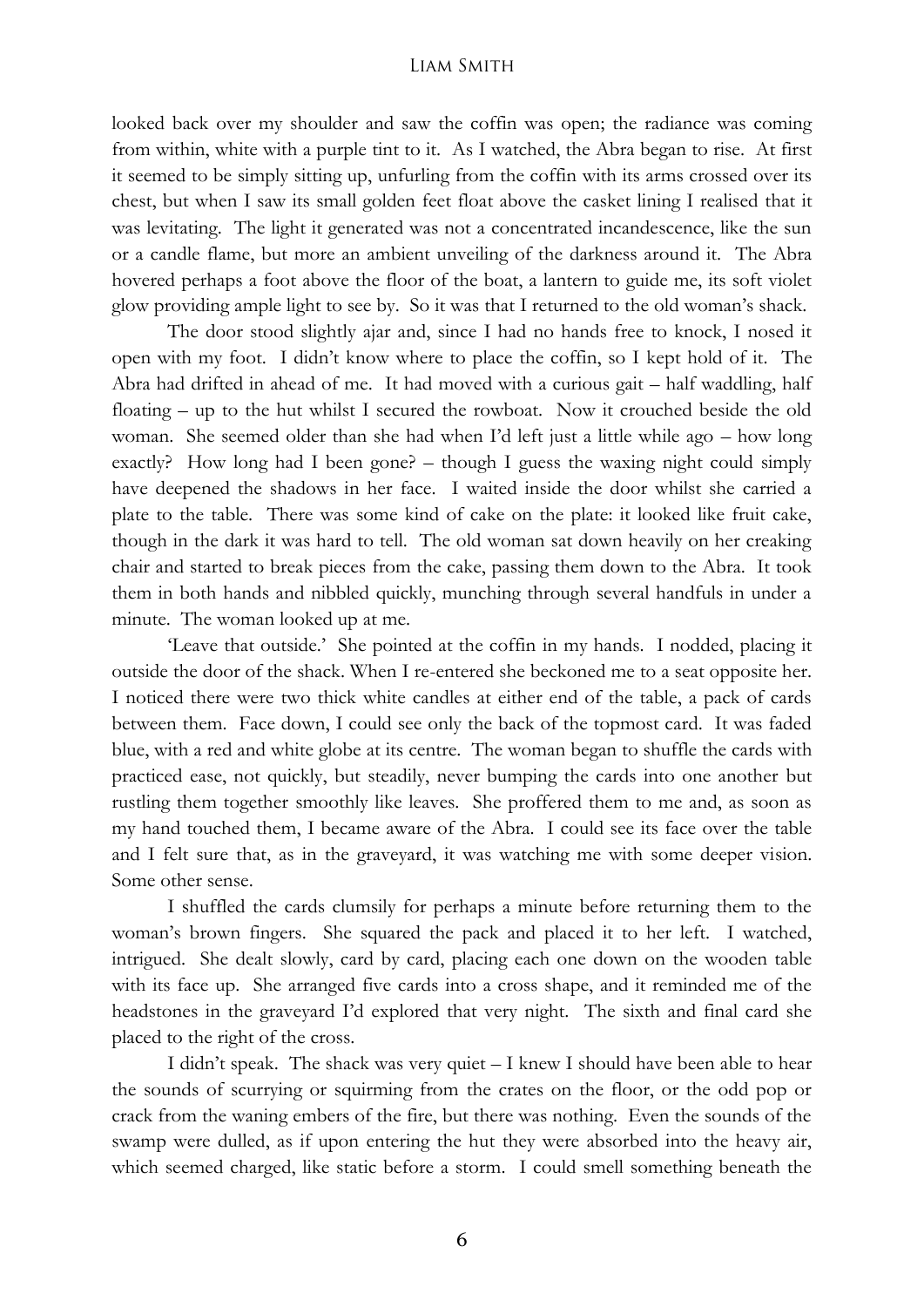#### Night Shade

zoo-like musk of the woman's caged companions, something spiced, not quite floral. Like pollen from some secret carnivorous swamp flower. I thought the candles might be emitting some scent as they burned. The Abra's eyes glowed moon-white.

The woman placed a finger on the first card, at the foot of the cross. She spoke.

'The Ace of Cups.'

I looked at the card. Its colours were simple and flat – a red and white goblet, hemispherical at its top, overflowing with water, above a lake. The shores of the lake were illustrated, showing healthy, blooming Bellsprout and Weepinbell.

'This card represents your past, and its bearing on your present.'

I studied it across the table. My exertions this evening had tired me, and the shack was warm and dim. I felt my eyes fuzz a little as I concentrated.

'There has been a great joy in your past. A beginning.'

There'd been many joys in my life. Many beginnings. I nodded anyway. The woman's voice was deep, and I indulged it. She was looking at me. I locked eyes with her and nodded again. She raised her finger to the next card, on the left arm of the cross.

'The Moon.'

I looked at the card. It was easier to read than the last; this one was facing me. A bone coloured moon illuminated the scene: a river bank flanked by two stone towers. A Growlithe atop each tower, howling up at the sky. A Krabby, its back to me, crawling up from the water.

'You have been misled, child,' the woman said. 'Illusion, deception. All is not as it may seem to your eyes.'

'Who's misled me?' I asked. 'Who's deceiving me?'

The woman pointed at the card.

'You must see.'

I looked hard at the card. I recognised nothing – Growlithe were not native to these lands; I'd never seen one in the flesh. Krabby sometimes swam upstream from the sea, but I couldn't see what relevance one could have to me.

'You must see,' the woman said again. Her voice was low and resonant, and she spoke slowly. Her voice sounded like the swamp: dark, rich, warm. The smell of the candles was thick in the air and my eyes were blurry. The moon in the card seemed almost like a face, the shadows and lines in its surface like the hollows of eyes and the smears of ritual paint.

'You see,' she murmured. Her finger slid across the tabletop like a planchette on a Ouija board.

'Yes...' I whispered.

'Good. Keep looking.' The finger alighted on the right arm of the cross. I recognised the character on this one.

'The Hierophant,' spoke the woman. 'This one will aid you.'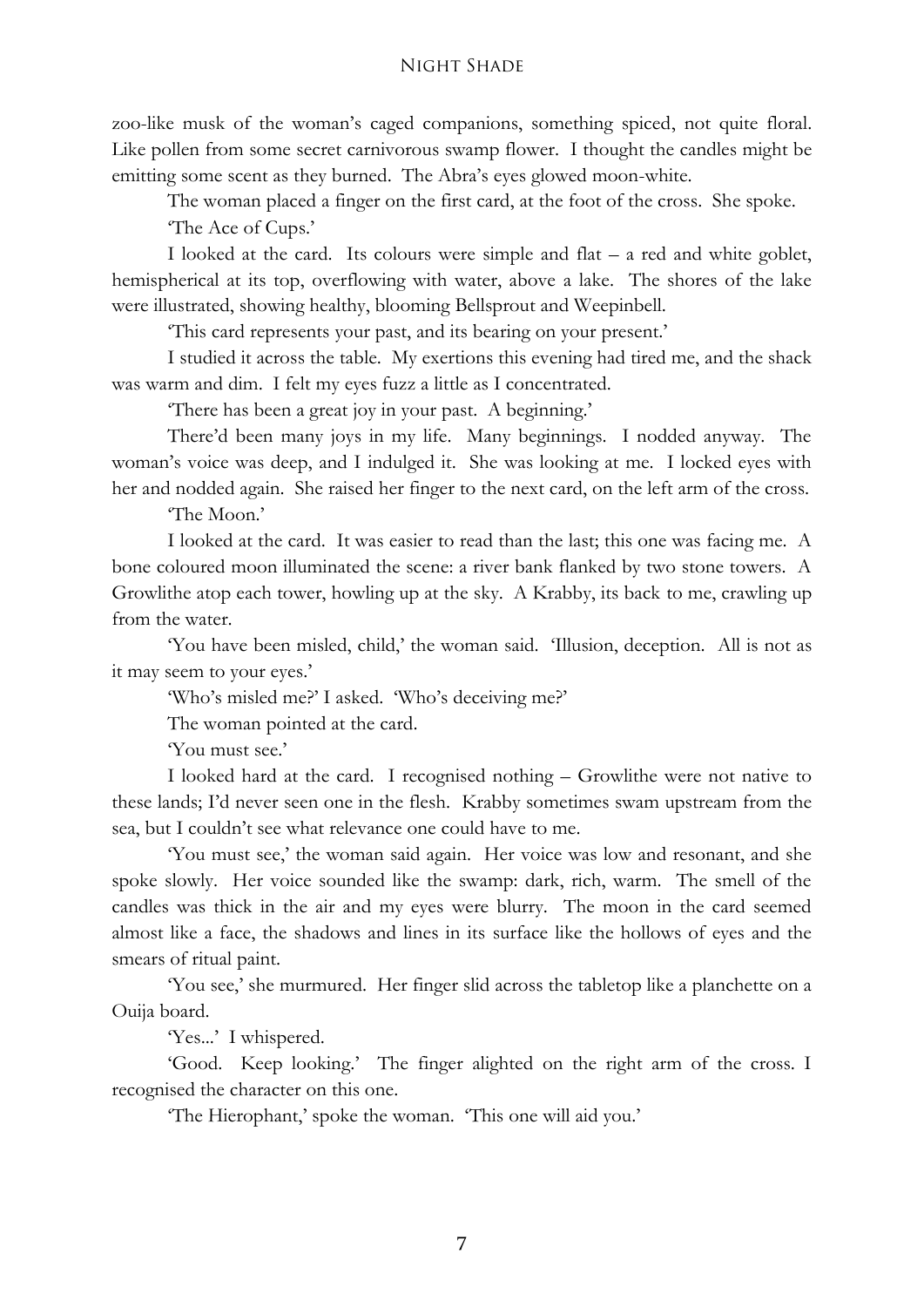The card depicted an Abra, seated before a willow tree. Both its hands were raised and one held a wand, topped with that ubiquitous red and white orb. My eyes drifted to the real creature across from me. Its eyes glowed and its body was still.

'How?' I asked.

'He will teach,' she replied. 'Something that must be known.'

I was glad the card had implied something so directly, and was glad too that the Abra would be the one to assist me. I felt a connection to it, as if we had already helped one another through something, as if we were, in part, responsible for each other.

The woman was already indicating the next card, at the top of the cross. I recognised the creature on this one too, having encountered one once before in the mangroves.

'The Two of Swords,' said the woman. The card showed a Scyther. It stood by the sea, its arms crossed, lethal blades glinting and rippling in the candle flames. Its eyes were closed, and I could almost see the slight tremble of its muscles as it held the position. My head was intoxicated by the smell of the candles and the static-laced air.

'Adversity,' murmured my diviner, 'danger, a duel.'

I was not surprised. I nodded her to continue.

'The outcome is not known to me... Only that afterwards...' the fatalistic finger traced to the heart of the cross '...there will be Death.'

My breath caught, and I forced my lungs to work once more as I examined the card. It depicted a desolate rocky landscape, with a village in the background, huddled against mountains and hills. A tower looked over the small town. I dragged my eyes away from the tiny haven to the foreground of the image. A dark shape, a short, squat creature I did not recognise. Its eyes were red and its teeth, displayed in a wide grin, were pearl-white. Stubby spikes ran down its back. I noticed a small sun was rising behind the mountains. It did not alleviate the icy feeling tightening in my stomach.

'Is... Is it true death?' I asked. The cards were, I knew, symbolic. Metaphors. Those red eyes filled me with dread.

The old woman cocked her head.

'One you know will die. Not you. There is more to your future.'

My mouth felt dry, my insides heavy and cold. I had to ask again.

'But is it death? Will someone I know truly die? Truly cease to live?'

I felt like I'd been shocked out of a trance, and I looked at what we were doing. Reading the future? Her tools of divination were simply slips of paper. I looked back at the Moon; the Scyther. Nothing more than flat ink.

'You must believe this, girl,' the woman cautioned. Her voice was bass, booming. 'It is a warning and a truth. All you see will come to pass. There is death in your future. All you see is a version of the truth.'

I swallowed my anger, and my fear. I did not believe she could foresee the future, but even the symbol of death holds a certain power. And I did believe she was helping me. I bade her go on: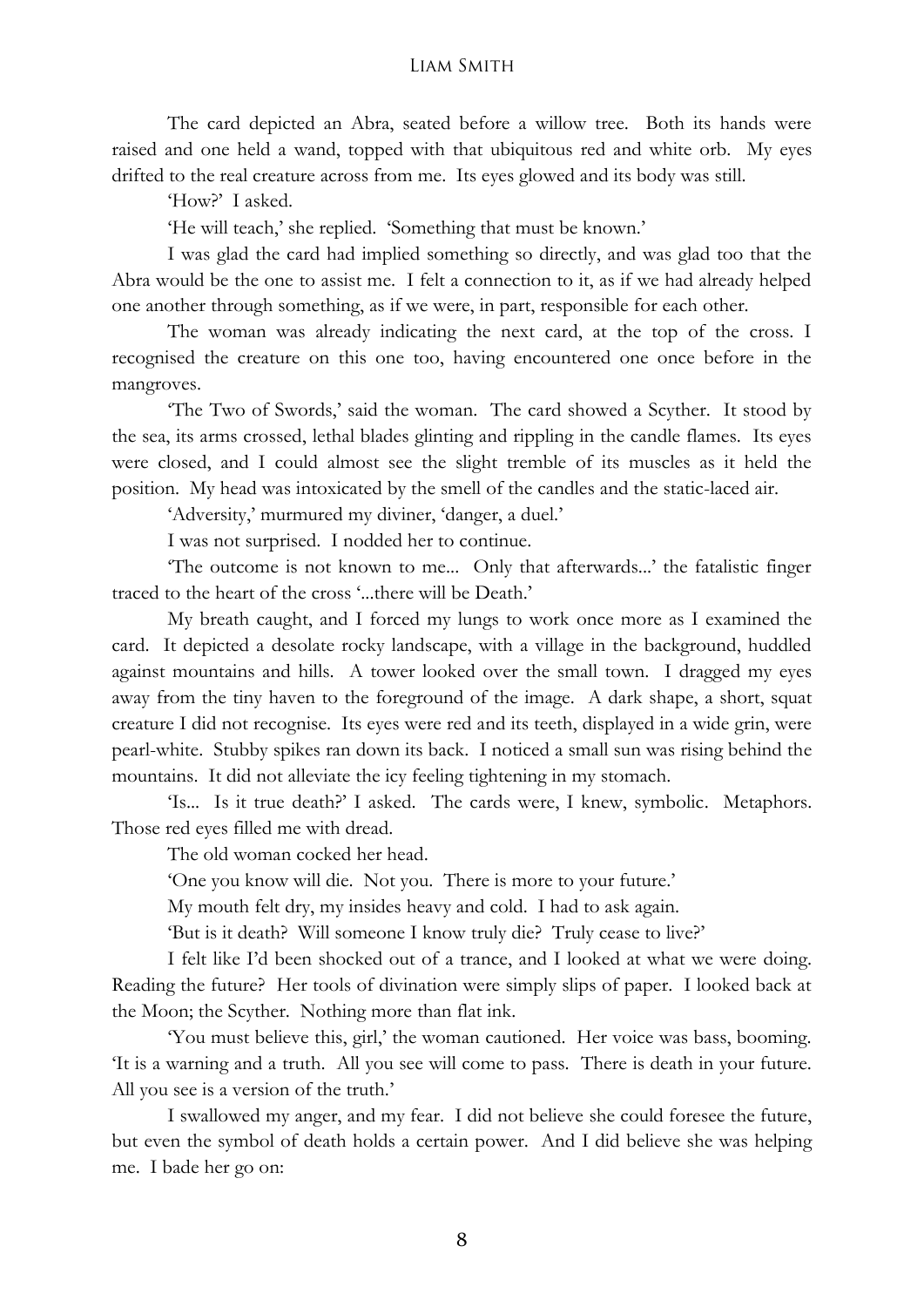#### 'The final card?'

As I looked at it, I found it difficult to focus. The other cards were still and flat – I saw nothing beyond the ink as I had done earlier. But the final card seemed almost to be shifting, showing several things at once. I blinked and squinted but I couldn't make out a clear picture.

'The World represents the final outcome of your life,' the woman intoned. 'Events tonight will affect the rest of your journey across this mortal plane. And beyond it.'

I narrowed my eyes. It did seem like a world, like several maps laid across one another till the lines meshed into an impenetrable pattern.

'You will travel, you will learn. There are places in the world with wonders and challenges and you will meet them.'

'In the future?'

'Yes. Perhaps not for many years. But your journey begins this night.'

The woman watched me, looked into me with the same inner eye that I had felt the Abra use ever since I'd first unearthed it in the graveyard. At once she swept the spread of cards up into the deck and heaved to her feet.

'The night is fleeting,' she muttered. 'Come, child.'

She led me out of the cabin, down the creaking mossy steps. The Abra had left ahead of us and crouched at the water's edge. It seemed to be concentrating. The woman guided me.

'Take his hand. You must do this together.'

I hunkered down next to my Hierophant. Though I'd travelled through the swamp with it I had not actually touched it. Its hands were clasped in front of it, and I had to pull them apart gently in order to take one in my own. They were hard, like scales, and I gasped as I felt a sharp shock like static electricity lance up my arm. I followed the gaze of those sickle-moon eyes out into the viscous boggy water until I felt the current in my arm increase. It wasn't painful, though the initial shock had been – it was hot; scalding in an abstract way that I couldn't define. It was as if I were the vessel for some vast power that was passing through me without touching me.

The water splashed as if an invisible pebble had been dropped into it. I watched the ripples fade before it happened again, and then again. Soon the disturbance began to find a motion, spinning into a small whirlpool out in the swamp. The gnarly hand in my own physically grabbed at me, holding me tight as its owner focused. I watched a dark object began to rise from the maelstrom and hover above the water, then drift towards the shore. It was a wooden box, and it landed at my feet.

The whirlpool slowed and faded, and the current between the Abra and I faded with it. It pulled its hand from mine and my arm felt numb, like a heavy weight had been placed on it for an hour. The old woman bent to retrieve the box, and I handed it up to her. Words had been scorched into the side and, though it was too dark to read, I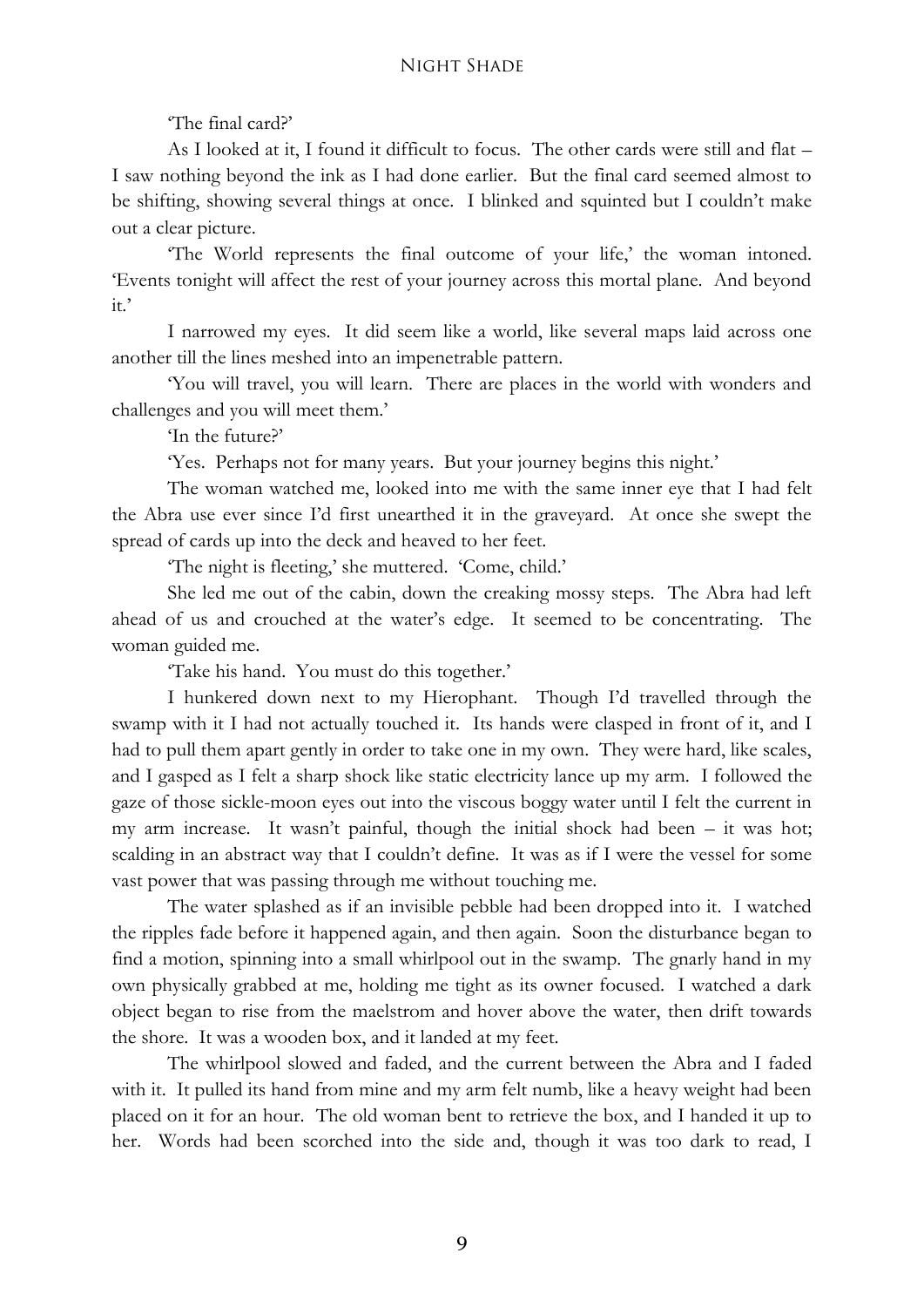recognised the number twenty nine, as if it had been scored in with a red hot poker. Then a flood of pins and needles down my arm made me grimace.

'Your champion,' she said. 'Which one is he?'

She was looking pointedly at the balls on my belt. My good hand automatically dropped to the first orb in the set. My first catch.

'This was meant for him,' she said. She placed her hand out, palm up. I slowly unclipped the ball and set it in her hand. She took the ball in one hand and the box under her arm, and returned to the shack. As I made to follow I felt something tug me back down.

The Abra's eyes were closed once more: I sensed it was tired. I knelt in front of it, sensing some kind of telepathy guiding my actions. It raised its hand and I bent my head towards it, closing my eyes. I felt a hard fingertip trace on my face, a figure-of-eight that encircled both of my eyes before finishing in the centre of my forehead. The fingertip was removed and I opened my eyes again. The Abra was still now – not the still of psychic concentration but the still of rest. I considered for a moment, then picked it up. It was heavy now, heavier than it had been when I'd exhumed it. I carried it to the hut and placed it softly back in its casket. I closed the lid over it, and rose to find the woman behind me. She held out the ball she'd taken a minute before.

'He is ready to fight. You are ready to see?' I was puzzled for a moment, then thought of the fingertip scoping across my face. I nodded. She continued. 'Then you are ready. See beyond the Moon's mask to what truly faces you. Go now, child. Before the night is through.'

'But...' Was I to be dismissed so abruptly?

'Go! Already the stars fade as the light of morning approaches. You must do this tonight!'

I nodded, backing away.

'Thank you,' I called, quietly. The woman nodded, still watching me. I turned myself from her, and trod my path through the mud. By the time I looked back, the hut was hidden behind vines and leaves.

At first my passage back was lit only by the stars, but I saw the dim glow of morning was beginning to relieve the darkness. I had been with the old woman all night and, though I felt tired, I was surprised at how much time had passed since I'd first picked my way through the swamp to her hut. Now I was relying on memory to guide my return, as Zubat flitted home to their nests above my head and Paras and Oddish crawled through the undergrowth.

Once I reached familiar paths it took me perhaps half an hour to reach my house. It stood in its clearing, low, quiet, still. I should have felt relief upon seeing it, but I hadn't felt safe in my house for a week now. The swing chair on the veranda creaked a little in a slight breeze. The windows were dark, like the eye sockets in a skull.

I opened the door, and turned on the light. It flickered, finally producing a thin luminescence. Enough to see by, at least. I went to the kitchen to fetch a glass of water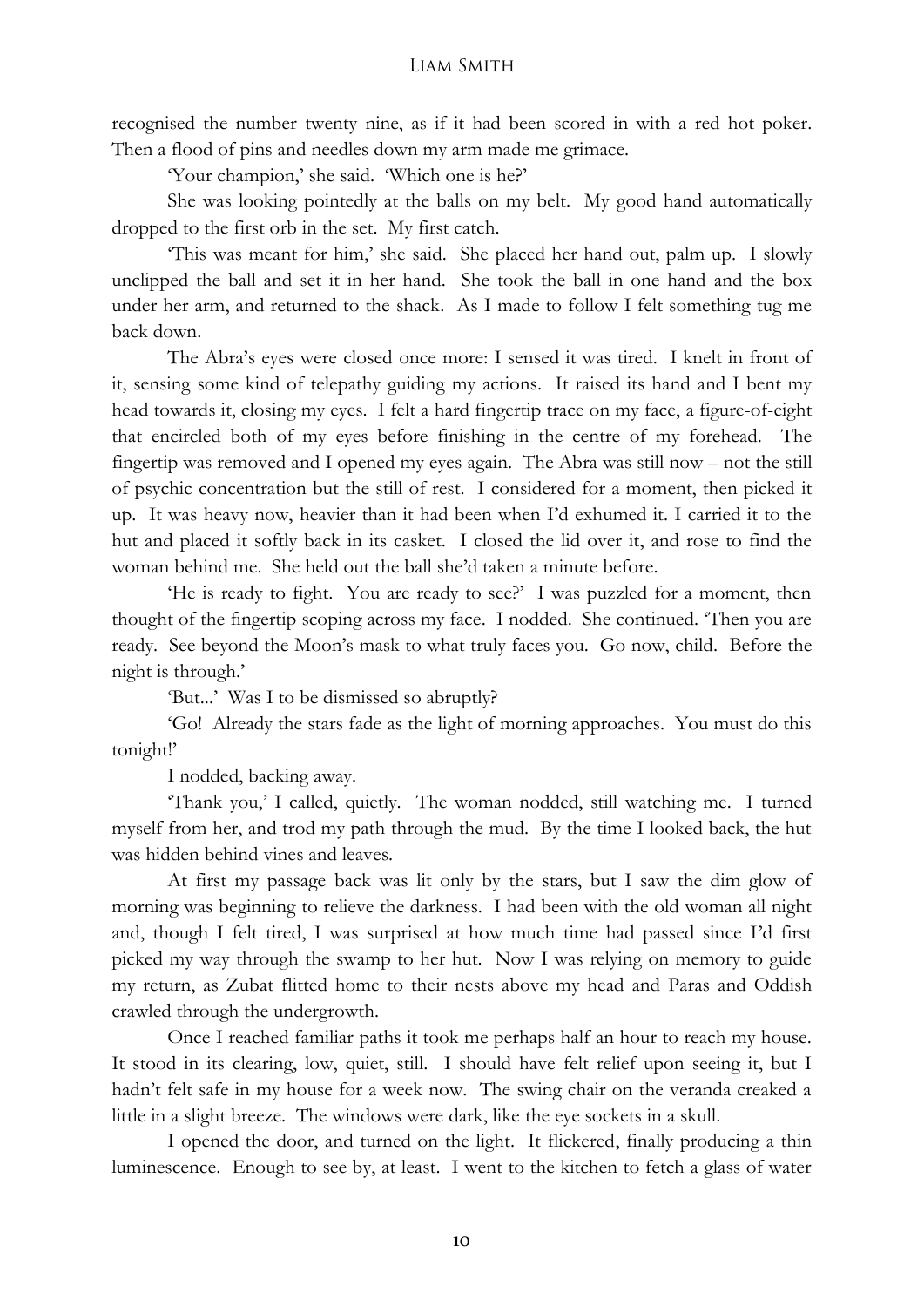and the tap groaned as water spurted along the old pipe work. I winced at the noise as if scared of being overheard. Which, of course, I was.

I returned to the front room and sat in my old armchair. I knew it wouldn't be long. The light bulb hadn't warmed up yet; it was still burning low. There were deep shadows in the room, and I held the first ball on my belt for comfort. All was silent. The nocturnal hunters had returned to their nests and the morning callers had yet to awaken. It was cool in the house though, cooler than outside in the humid swampland. Almost... Cold, in fact.

The swing chair creaked again in the breeze, but no leaves rustled. I could see the shadow of the chair from the window, rocking a little. The light flickered once. I wrapped my hand firmly around the ball. The shadow chair was began to rock a little more, no more than a few inches of movement at first but swiftly getting stronger, as if it were caught in a gale. The light flickered again, and when it went dark the shadow chair would disappear with it. There was a creak from the roof, as if something were slithering across it, putting weight on the rafters. The light stuttered out again, but before it did I caught sight of a silhouette, of a figure sitting in the swing chair, with a top hat stuck on its head, swaying in its seat.

I stood slowly in the dark. I'd removed the ball from my belt and now it filled my hand. Its cool surface was calming to me. There was a fog building outside, a mist shroud that surrounded the house and tightened about it. The windows began to haze and, as I watched, an image began to appear in the condensation. An unseen finger was drawing a picture – a picture that had haunted me for days. A skull wearing a top hat, its mouth curved into a grin. There was a low chuckling sound that seemed to come from behind me but when I twisted around there was nothing to see. I spun again when I heard the floorboards creak, creak as if stepped on. Again, nothing. I ran for the door, wrenching it open and throwing my ball ahead of me. The red flash as it opened lit up the mist dome surrounding the house for a moment before unveiling my champion.

#### 'Venonat!'

The big insect hit the floor with an acrobatic grace that belied its corpulent form. I'd caught Venonat in the marshes and trained it around the bayou. It knew the swamps as well as I did. Immediately its eyes sought for its opponent and its mandibles clicked in anticipation.

I sprinted out of the house, past the violently swinging chair and the creaks and groans of the old timber as it played unexpected host to some unseen power. Now I wheeled around again. Sure enough, a cloud of greenish smoke was forming in front of the porch. At its centre was a dark shape, a face, crowned with a raggedy top hat. Its black skin was painted white in affectation of a skull. Its red mouth opened and it boomed a cackle that turned my core to ice.

Venonat hopped ahead of me. It was not the first time I'd attempted to battle this apparition, but Venonat had never seemed as confident as it did now. I could see its red eyes glinting as they focused on the painted poltergeist.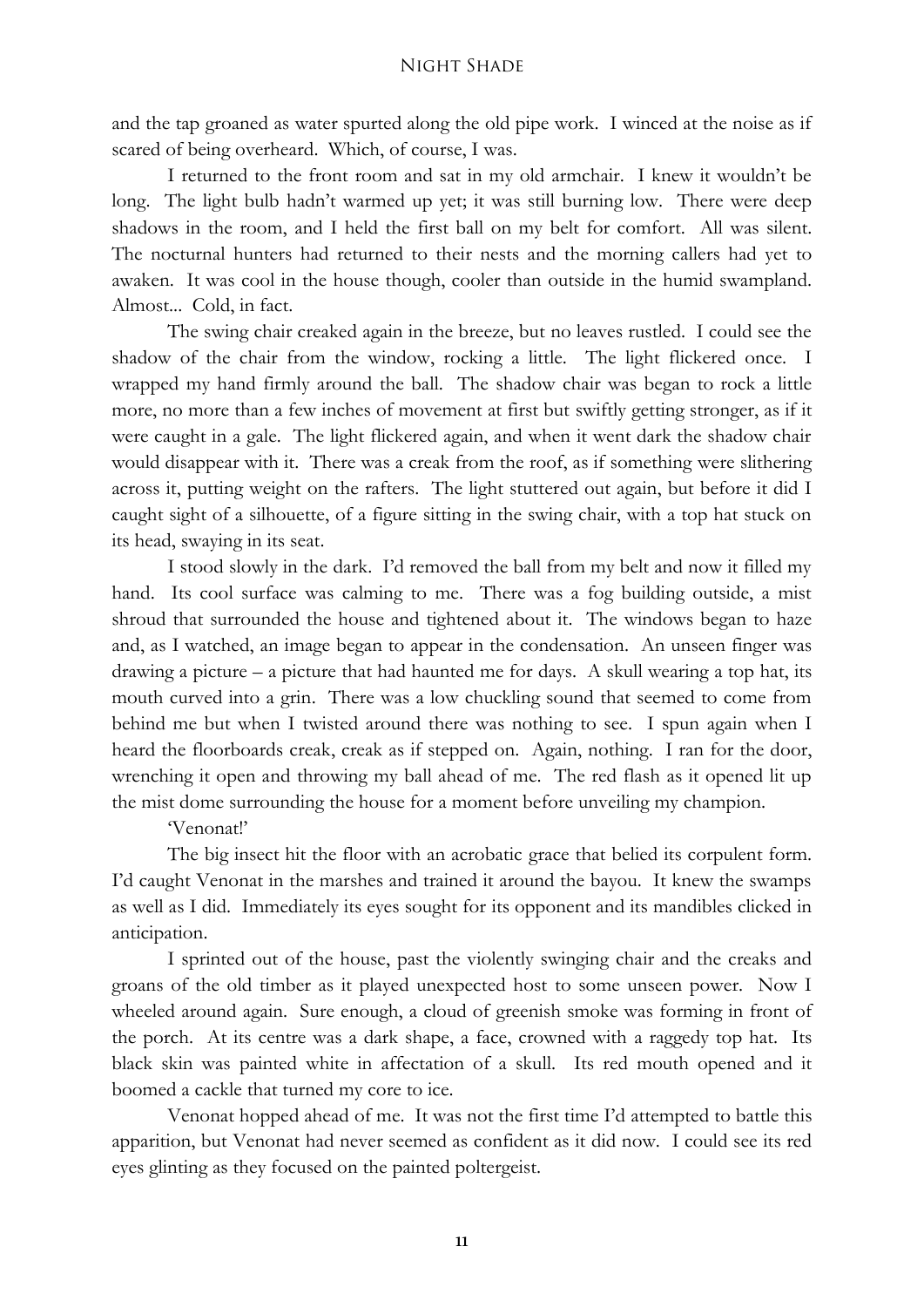Inside the house I could see the furniture rising and falling as if the house were being shaken up and down. The noise was thunderous, wood smacking wood, as the very structure of the place groaned under pressure and the swing chair danced like it was caught in a hurricane. It was terrifying.

'*You must see*,' the old woman had told me. But I wasn't prepared for this – the demon was right in front of me. I could hear its banshee crowing, feel its malignant power. I was as helpless against it now as I'd ever been.

Venonat was hopping toward it and I could see the air shimmer as it tried to confuse its enemy with supersonic waves. It seemed to have some success – the ghoul was glaring at its enemy, and I noticed it flicker just like my houselights had done.

*'Illusion, deception. All is not as it may seem to your eyes...'* the woman had told me. Now I looked closely at the ghost. My eyes prickled and I remembered the Abra's touch. The figure-eight circling my eyes. '*You must see...'* I looked harder. Felt the prickling in my eyes warm down to an ache; a good ache. An ache of muscles well used. I saw beyond the face paint, the ragged hat. The green smoke darkened to a bruised purple. My demon was no more than a Gastly.

For a moment all was still. The Gastly knew its disguise had failed, and its gas aura darkened in vexation and surprise, the way a man's face will grow ruddy in anger. Venonat didn't pause. It must have seen through the ghost's mask as soon as it had set eyes upon it. Now I saw the air between the two of them ripple as Venonat blasted at its opponent with Supersonic. The Gastly shook itself off and its eyes spun in its black face. It hissed and cackled again. Then it vanished.

The furniture in the house was still. The swing chair slowed and stopped. All was quiet.

I stuck close to Venonat. We turned slowly, scoping out the clearing.

'Just because we can't see it doesn't mean it's not here,' I muttered. Venonat clicked in response.

There was a thump from behind me and I whipped around. Through the windows of my house I could see the furniture begin to rise and drop again. *Thump. Thump.* I scanned the clearing. Nothing –

- a *CACKLE* from behind me again. The Gastly was toying with me! There had to be a way to attack it.

I watched Venonat's muscles bunch as it tried to Disable the ghost, taking pot shots into the night. I thought about Venonat's abilities, searched my brain for any technique that could aid us.

'Venonat...' the plan formed in my mind as the crashing in the house grew louder and the cold began to bite at my flesh, 'use Stun Spore. Everywhere!'

The insect nodded a split second before bouncing into the air and spinning around, scattering tiny golden spores from the hairs on its body. I held my breath as the shimmery cloud descended, catching just the slightest sharp scent of herbs and grass. I kept my eyes peeled open for signs. There – the spores stuck to something invisible,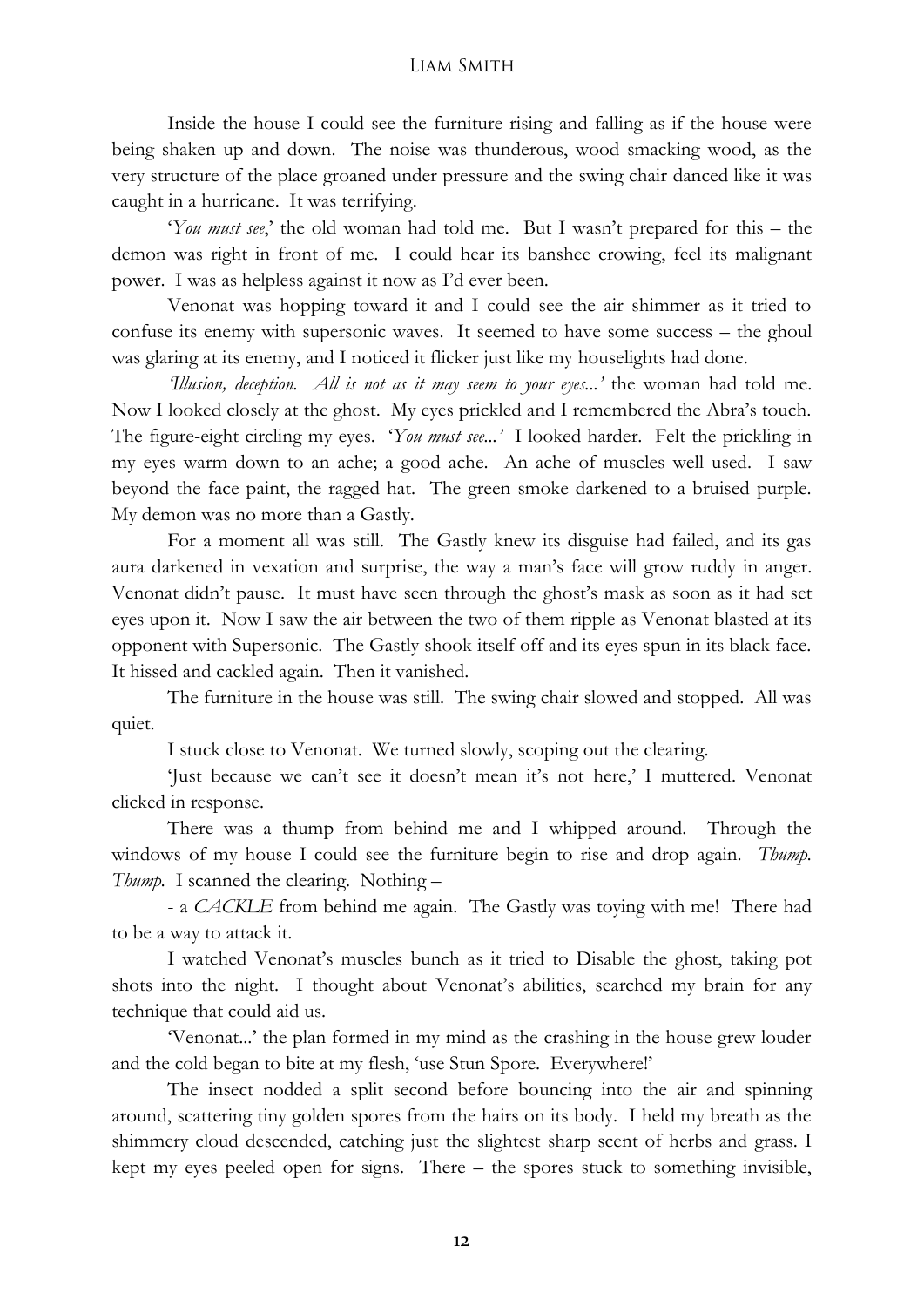#### Night Shade

something round. It was like seeing a shape in the patterns of a tree trunk; not obvious, but there nonetheless, glittering slightly in the fledgling glow of the morning sun. I pointed at the shape and used the last of my breath to shout for Venonat as the remnants of the cloud soaked into the dirt. A shimmer in the air between both combatants and a moment later the Gastly re-appeared, its disguise foiled for a second time. I gulped down clean air and yelled again.

'Disable, Venonat, Disable!'

This time I knew the move had worked. Gastly's form darkened to black for a second and it looked dazed, disoriented. The house was still again and we paused, reevaluating our enemy. I knew little of Gastly, or what it would do now that it had been forced into a real battle. Even now the gas shroud around its face was whirling, its eyes sharpening their focus. The whirling gas brightened and the Gastly puffed its cheeks, blowing a beam of purple energy at Venonat, knocking it into a backwards somersault and landing it on its belly. It leapt up nearly straight away, its reflexes quick and resilience strong.

'Fight back,' I called, 'Confusion!'

The red insect eyes flashed and the Gastly flew back as if punched.

'Again! Its guard is down!'

Venonat advanced on the ghost, and I feel the air in the clearing thicken as my champion used what power it had against its opponent. As the gap between them lessened, the Gastly dropped further and further toward the ground, eyes glaring and beaten. I smiled in grim satisfaction. I'd found its weakness. I could scarcely believe the shrunken, faded creature falling to the floor had been the object of my nightmares, the demon terrorising me in my own home. I thumbed my belt and a thought crossed my mind: *catch it. Catch your enemy.*

I considered it. The captured ghost would make a somehow fitting addition to my party. How did the saying go? *Keep your friends close, and your enemies closer.* I was tempted. Then I saw Venonat, no more than a foot away from the downed spectre. No. Venonat was my friend, and to imprison the Gastly in the same way would only devalue that friendship. Seeing the two of them, side by side, I knew where my loyalties lay.

'Venonat, ease up,' I said. The light in its large compound eyes dimmed and it released its captive. The Gastly hovered a few inches from the ground. I thought of all the torment it had put me through. I had to banish it for good.

'Venonat. Poisonpowder.'

A lingering dose of poison would deter it from coming back. If the thrashing it had just taken didn't put it off. Venonat obliged; a green particle mist drifted into the purple cloud that was the Gastly. I breathed easily now; my heart slowed. The adrenalin began to burn away. The terror was over.

I looked down. The Gastly was pulsing all over. At first I took it to be its reaction to the poison, but I noticed its shape was becoming more opaque, more defined. Its eyes were focusing again. Venonat took a step back on its large feet, uncertain.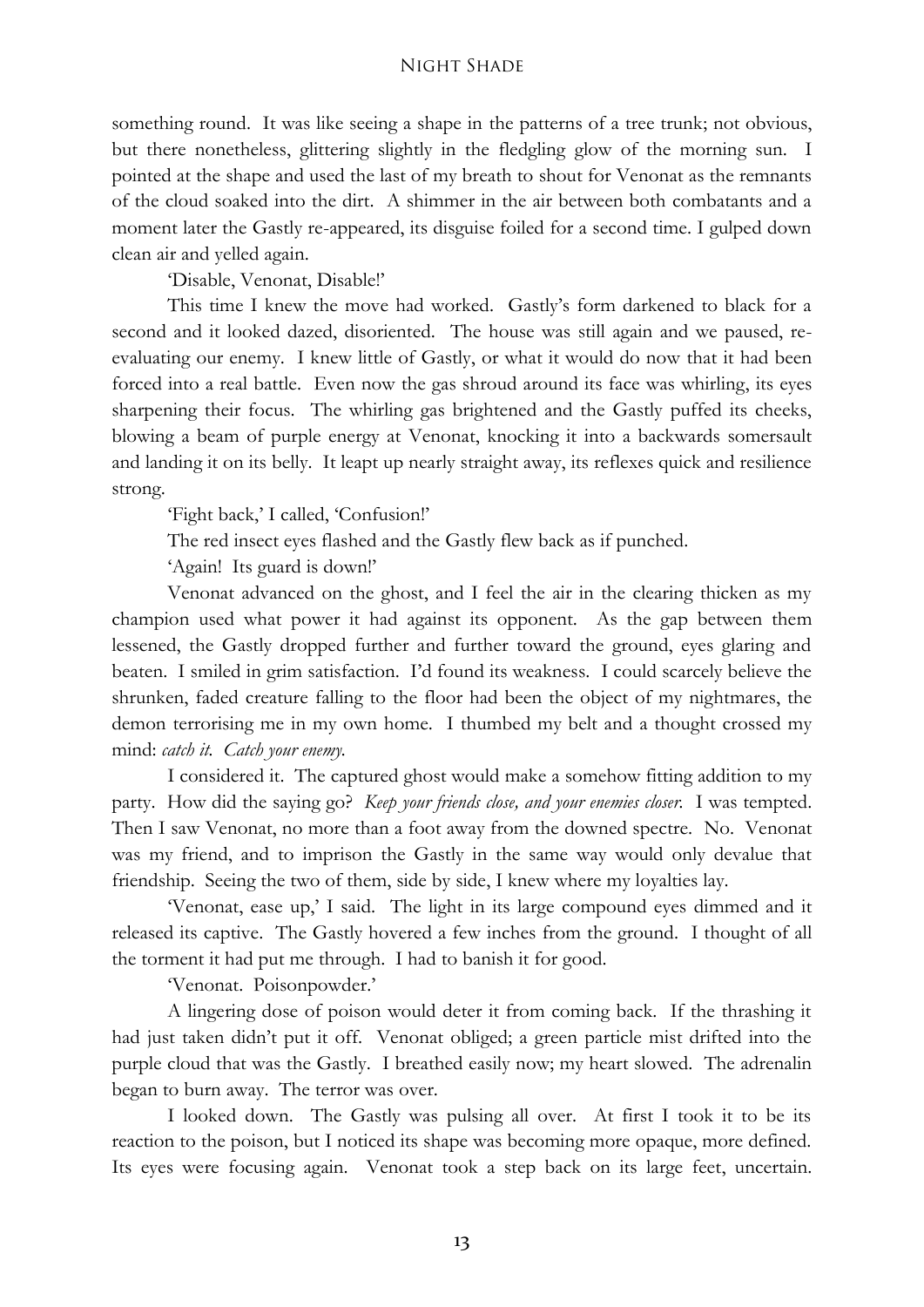Suddenly its movements seemed very ponderous. The Gastly's eyes rested on me, full of malice. Then it turned to Venonat.

Its tongue whipped out, thick, pink and freakishly long. It wrapped around the furry insect body, squeezing. I heard Venonat scream. The cry was high pitched and I felt it in my heart. I ran forward but the ghost's eyes flicked up and it was like invisible hands had grabbed my arms, holding me there, so far from helping the creature I loved. I could only watch as that awful pink tongue began to reel itself in, winding Venonat slowly towards the Gastly's mouth. The ghost had swelled in size; it must have absorbed the toxic powder, grown fat upon it. Venonat was dragged forwards, inch by inch, towards the gaping black maw. The Gastly was looking at me. Slowly, deliberately, it winked. Then it pulled Venonat into its mouth.

I screamed. Venonat was convulsing, shrieking, flailing to no avail inside its enemy. Its form was slowly flickering; one second it would be full, and tangible, the next I could see its fragile skeleton within its body. I could see the shapes of the trees through the joined bodies of the both of them as they dipped in and out of the visible world.

The Gastly was grinning through its bloated mouth, eyes bulging. Impossible though it seemed, it looked like it was growing even bigger, its form sharpening from a round face to a sharper, more human form. I was reminded of the dark, shadowy creature on the old woman's Death card, that black harbinger of pain and loss, and with it I was reminded of the Scyther card, the poised warrior symbolising this very battle. Venonat was fading before my very eyes, its struggles weaker now. I thought of the Hierophant that would help me: the Abra that had lit my passage through the swamp, whose power I'd felt as it gave me sight and whose hand I'd clasped as I'd become its vessel, raising that mysterious box from the water. A box that was meant for my champion, with its number twenty-nine branded into its damp wooden exterior.

'Venonat,' I whispered. My voice was spent, but I knew what to do. 'Venonat.' My champion seemed to hear me and its blurry, damaged, fading eyes found mine.

'Venonat,' I croaked, then yelled, 'Psychic!'

I noticed that the world had been silent until my scream. But before the echo had faded, I became conscious of a high ringing sound, like a boiling kettle, quiet at first, but rising steadily in the clearing. The air was charging as I'd felt in the Abra's presence, but this was more potent, the pressure building in my head. The ringing grew, its pitch high on the edge of the audible spectrum. I could see Venonat too, clear as it had ever been, within the purple mass of what had been the Gastly. Now the ghoul was something else, something I didn't recognise. Purple, spiky. With worried eyes. It started to shake, like a creature in the cold. Venonat shone within, barely in control of the power it was unleashing. The ringing grew to a screaming zenith, the static in the air mounted and the pressure in my head peaked.

There was a moment of complete and perfect stillness.

Then the ghost exploded.